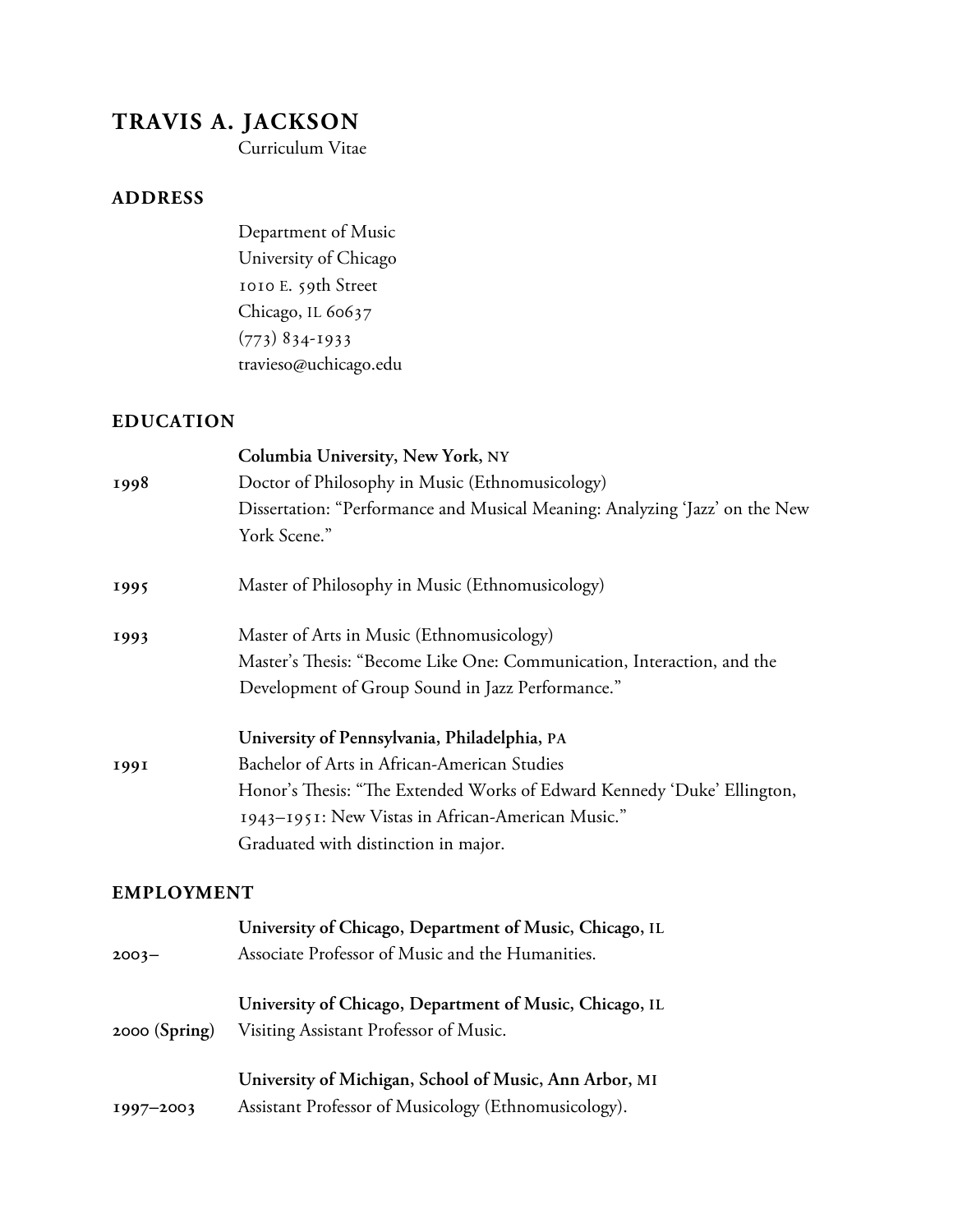### **HONORS AND AWARDS**

| 2013        | Honorable Mention, Alan P. Merriam Prize for Outstanding English-Language<br>Monograph, Society for Ethnomusicology for Blowin' the Blues Away: Performance<br>and Meaning on the New York Scene (Berkeley: University of California Press,<br>$2012$ ). |
|-------------|----------------------------------------------------------------------------------------------------------------------------------------------------------------------------------------------------------------------------------------------------------|
| $2000 - 01$ | Ford Foundation Postdoctoral Fellowship.                                                                                                                                                                                                                 |
| 1999        | Spring/Summer Research Grant, Horace W. Rackham School of Graduate Studies/<br>Office of the Vice-President for Research, University of Michigan, Ann Arbor.                                                                                             |
| $1992 - 96$ | Ford Foundation Predoctoral Fellowship, Columbia University, New York, NY.                                                                                                                                                                               |
| $1992 - 94$ | President's Fellowship, Columbia University, New York, NY.                                                                                                                                                                                               |
| 1993        | Hewitt Panteleoni Prize for Best Student Paper at the meeting of the Middle<br>Atlantic Chapter of the Society for Ethnomusicology, Washington, DC, 23–25<br>April.                                                                                      |
| $1991 - 92$ | George Edmund Haynes Fellowship, Columbia University, New York, NY.                                                                                                                                                                                      |

## **SCHOLARLY PUBLICATIONS**

| In process  | Post-Punk Sound and Vision: Empire, Pastiche, Primitivism (book manuscript).                                                                                                                               |
|-------------|------------------------------------------------------------------------------------------------------------------------------------------------------------------------------------------------------------|
| In process  | "Metaphors in a Mixmaster: Sun City Girls, Rock's Permanent Avant-Garde and<br>an Unchanging Same" (essay).                                                                                                |
| In process  | "The Black Eclectic," (essay).                                                                                                                                                                             |
| In process  | "What's Going On: Authorship, Accidents and the Concept Album," (essay).                                                                                                                                   |
| Forthcoming | "New Bottle, Old Wine: Whither Jazz Studies?" In Issues in African American<br>Music, edited by Mellonee V. Burnim and Portia K. Maultsby (New York:<br>Routledge).                                        |
| 2016        | "Culture, Commodity, Palimpsest: Locating Jazz in the World." In <i>Jazz Worlds</i> /<br>World Jazz, edited by Philip V. Bohlman and Goffredo Plastino (Chicago:<br>University of Chicago Press): 381-401. |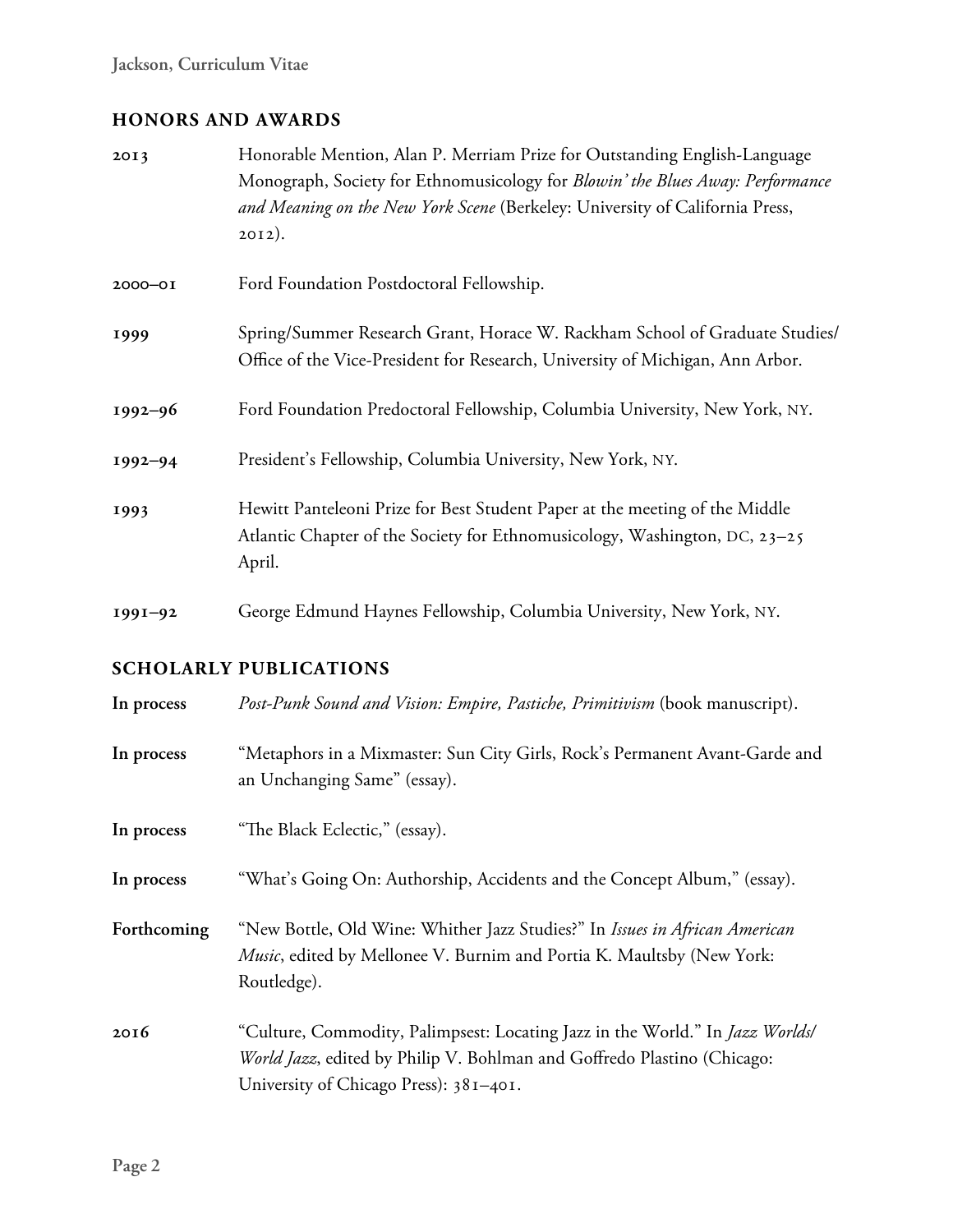# **SCHOLARLY PUBLICATIONS, CONT.**

| 2013 | "Tourist Point of View? Musics of the World and Ellington's Suites." Musical<br>Quarterly 96 $(3-4)$ : 513-40.                                                                                                                                                          |
|------|-------------------------------------------------------------------------------------------------------------------------------------------------------------------------------------------------------------------------------------------------------------------------|
| 2013 | "Disseminating World Music." In The Cambridge History of World Music, edited by<br>Philip V. Bohlman (Cambridge: Cambridge University Press): 705-25.                                                                                                                   |
| 2013 | "Jazz" (with Mark Tucker). The Grove Dictionary of American Music, 2nd ed.,<br>edited by Charles Hiroshi Garrett.                                                                                                                                                       |
| 2013 | "Falling into Fancy Fragments: Punk, Protest, and Politics." In <i>The Routledge</i><br>History of Social Protest in Popular Music, edited by Jonathan C. Friedman (New<br>York: Routledge): 157-70.                                                                    |
| 2012 | Blowin' the Blues Away: Performance and Meaning on the New York Jazz Scene.<br>Berkeley: University of California Press.                                                                                                                                                |
| 2006 | "Rearticulating Ethnomusicology: Privilege, Ambivalence, and Twelve Years in<br>SEM." Ethnomusicology 50(2): 280-86.                                                                                                                                                    |
| 2005 | "Interpreting Jazz." In African American Music: An Introduction, edited by<br>Mellonee V. Burnim and Portia K. Maultsby (New York: Routledge): 167-83.                                                                                                                  |
| 2004 | "'Always New and Centuries Old': Jazz, Poetry, and Tradition as Creative<br>Adaptation." In Uptown Conversation: The New Jazz Studies, edited by Robert G.<br>O'Meally, Brent Hayes Edwards and Farah Jasmine Griffin (New York: Columbia<br>University Press): 357-73. |
| 2003 | "Jazz," "Blues," and 56 short, related articles. In The New Harvard Dictionary of<br>Music, 2nd ed., edited by Don Michael Randel (Cambridge: Harvard University<br>Press).                                                                                             |
| 2002 | "Jazz as Musical Practice." In <i>The Cambridge Companion to Jazz</i> , edited by David<br>Horn and Mervyn Cooke (Cambridge: Cambridge University Press): 83-95.                                                                                                        |
| 200I | "Jazz" (Bibliography). In the New Grove Dictionary of Music and Musicians, edited<br>by Stanley Sadie (London: Macmillan).                                                                                                                                              |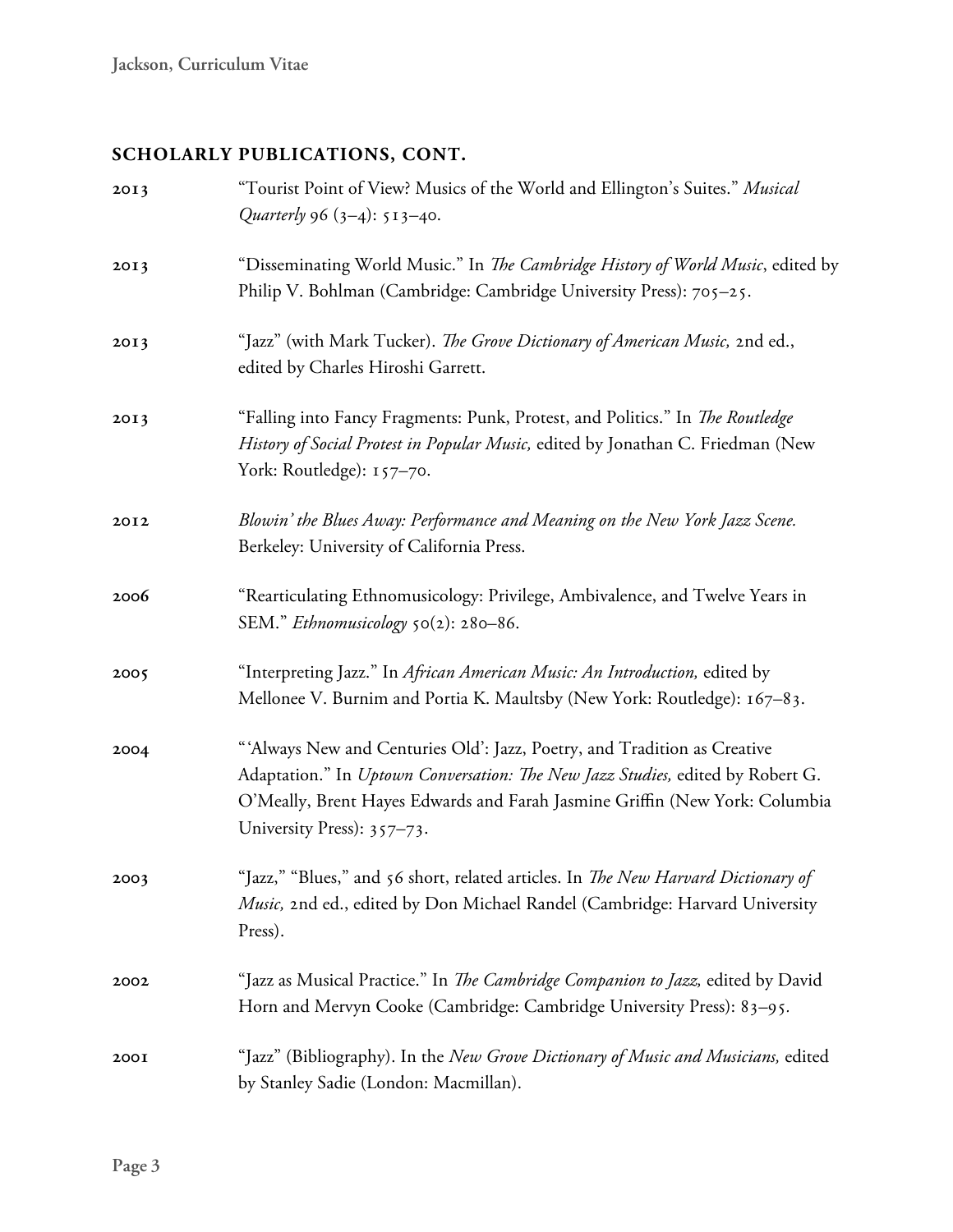# **SCHOLARLY PUBLICATIONS, CONT.**

| 2000           | "Spooning Good, Singing Gum: Meaning, Association, and Interpretation in Rock<br>Music." Current Musicology 69: 7-41.                                                                                                                                                                             |
|----------------|---------------------------------------------------------------------------------------------------------------------------------------------------------------------------------------------------------------------------------------------------------------------------------------------------|
| 2000           | "Jazz Performance as Ritual: The Blues Aesthetic and the African Diaspora." In <i>The</i><br>African Diaspora: A Musical Perspective, edited by Ingrid Monson (New York:<br>Garland), 23-82.                                                                                                      |
| 1996           | In the Encyclopedia of African-American Culture and History (New York:<br>Macmillan):<br>"Art Ensemble of Chicago."<br>"Barron, Bill."<br>"Foster, Frank."<br>"Jordan, Louis."<br>"Nanton, Joseph (Tricky Sam)."<br>"Threadgill, Henry [Luther]."<br>"Tizol, Juan."<br>"World Saxophone Quartet." |
| <b>REVIEWS</b> |                                                                                                                                                                                                                                                                                                   |
| 2010           | "Eccentric, Gifted and Black: Thelonious Monk Revealed," Review of Thelonious<br>Monk: The Life and Times of an American Original by Robin D.G. Kelley. Du Bois<br><i>Review</i> $7(2)$ : 395-402.                                                                                                |
| 2009           | "Miles Davis Concerts and Interviews in the Vault," Wolfgang's Vault. Jazz<br><i>Perspectives</i> $3(3)$ : $275-78$ .                                                                                                                                                                             |
| 2007           | When the Levees Broke: A Requiem in Four Acts, dir. Spike Lee (3 DVDs). Jazz<br>Perspectives $I(2)$ : 219-21.                                                                                                                                                                                     |
| 200I           | Every Tone a Testimony: An African American Aural History (audio recording).<br>Yearbook for Traditional Music 33: 194.                                                                                                                                                                           |
| 200I           | Bebop: A Social and Musical History by Scott DeVeaux (Berkeley: University of<br>California Press, 1997). Journal of the American Musicological Society 54(2): 405-<br>I2.                                                                                                                        |
| 2000           | Black Appalachia (audio recording). Yearbook for Traditional Music 32: 230-31.                                                                                                                                                                                                                    |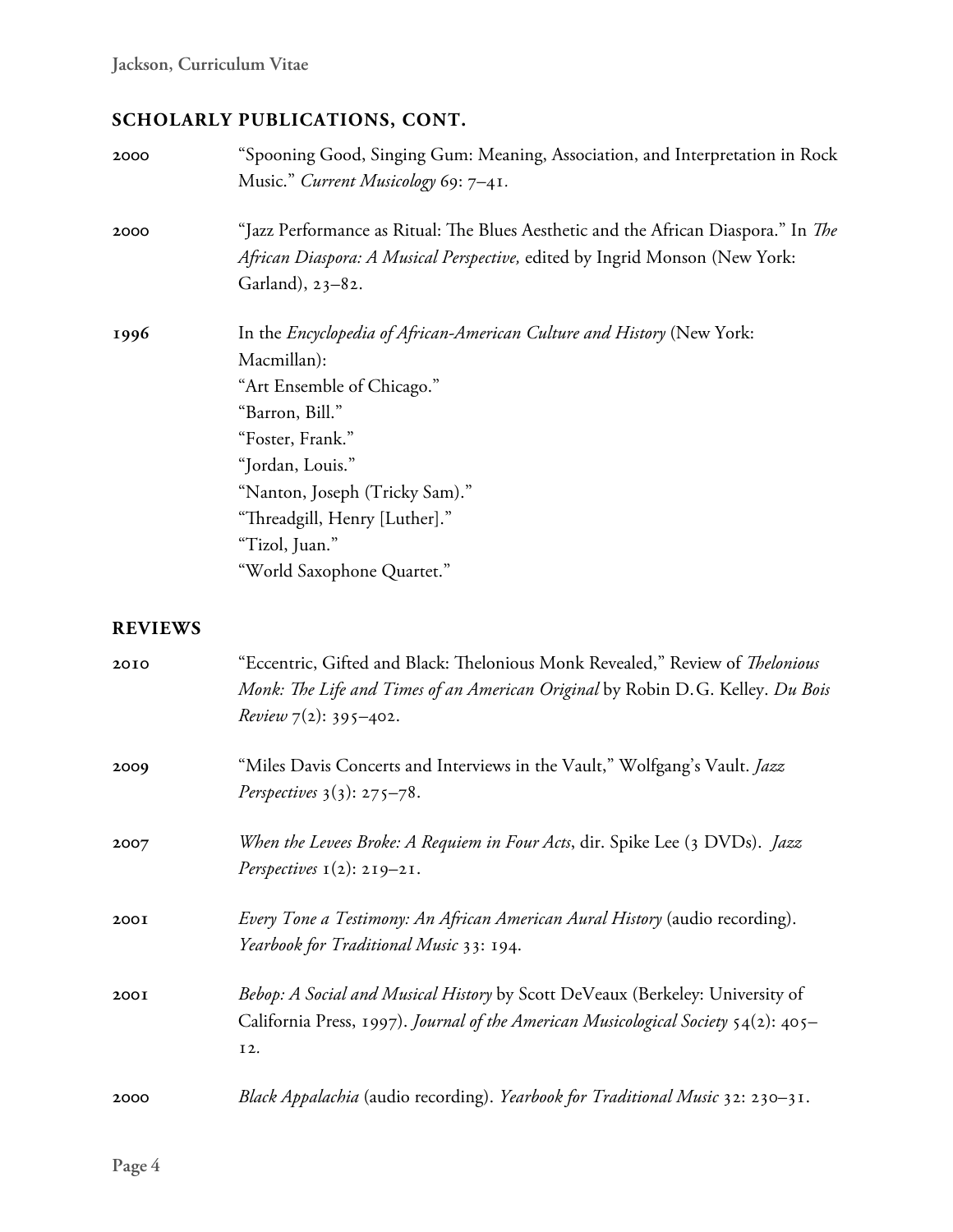## **REVIEWS, CONT.**

| 2000 | Black Texicans (audio recording). Yearbook for Traditional Music 32: 231.                                                                                       |
|------|-----------------------------------------------------------------------------------------------------------------------------------------------------------------|
| 1998 | Voices of the Civil Rights Movement and Give Your Hands to Struggle (audio<br>recordings). Yearbook for Traditional Music 30:191-92.                            |
| 1997 | <i>Thinking in Jazz: The Infinite Art of Improvisation</i> by Paul Berliner (Chicago:<br>University of Chicago Press, 1994). Oral History Review 24(2): 156–59. |
| 1997 | Bebop: The Music and the Players by Thomas Owens (New York: Oxford University<br>Press, 1995). American Music 15(2): 249–52.                                    |

#### **OTHER PUBLICATIONS**

| 2007 | "Play It (Over and Over Again)." Review of Coltrane: The Story of a Sound by Ben<br>Ratliff. The Nation, 12 November, 41-44. |
|------|------------------------------------------------------------------------------------------------------------------------------|
| 2007 | Liner Notes for Erik Santos, Kuu: Journey to the Jar. Compact disc, Centaur 2677.                                            |
| 2006 | "City Learning: Balancing Work and Play with an Urban Music Education." Down<br>Beat (October): 152.                         |
| 2004 | "Experiencing the Mystery: An Interview with Fred Anderson and Hamid Drake."<br>Roctober 40 (Winter): 36-41.                 |
| 1996 | Review of Gema y Pavel, Cosa de Broma (Compact disc, Intuition/Nubenegra<br>3181). RhythmMusic (December): 44.               |
| 1996 | "Of Roots, Beats, and Belief." RhythmMusic (September): 20–23.                                                               |
| 1996 | Review of DLG, Dark Latin Groove (Compact disc, Sir George Records/Sony<br>Tropical). RhythmMusic (August): 41.              |
| 1996 | Liner notes for Wycliffe Gordon and Ron Westray, Bone Structure. Compact disc,<br>Atlantic 82936.                            |
| 1995 | "A Jazzography." New York Times Magazine, 25 June: 32-33.                                                                    |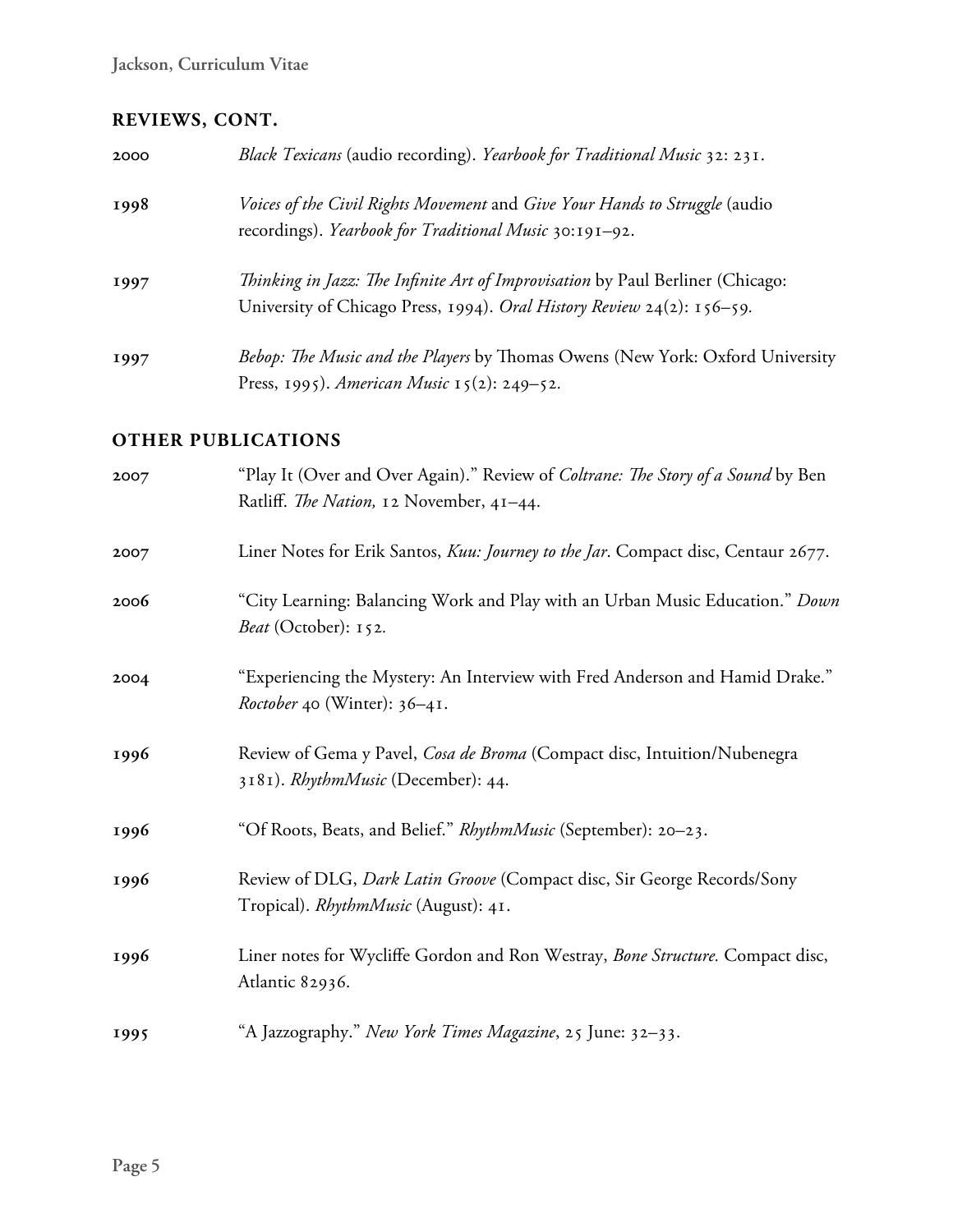## **INVITED PRESENTATIONS**

| 2016 | "Jazz, Jazz Studies, Ethnomusicology: Moribundity and Other Changing Sames."<br>Lecture, Department of Ethnomusicology, University of California, Los Angeles, 1<br>April.                                                                                                                              |
|------|---------------------------------------------------------------------------------------------------------------------------------------------------------------------------------------------------------------------------------------------------------------------------------------------------------|
| 2015 | "All the Things You Aren't: Freedom, Collaboration and Utopia in the Discourse<br>of Improvisation." Colloquium in conjunction with Improvisation in the Arts and<br>Everyday Life: A Weekend of Performances, Dialogues, and Seminars, Bowling Green<br>State University, Bowling Green, OH, 10 April. |
| 2015 | "Ethnographic Questions: Confronting Music in Cities, Confronting the Present<br>and the Past." Ethnomusicology, History and Critical Theory Forum, King's<br>College London, England, 18 March.                                                                                                        |
| 20I4 | "Feels Like We Only Go Backwards: Sound, Scholarship and the Futures of Jazz<br>and Popular Music." Lecture tied to World of Sound III, International Festival of<br>Contemporary Arts, Smolbny College, St. Petersburg State University, St.<br>Petersburg, Russia, 17 September.                      |
| 20I4 | "Practices, Gear and Affordances: Hearing and the Mind's Ear in Post-Punk<br>Britain." Society of Fellows in the Liberal Arts, University of Chicago, Chicago, IL,<br>12 February.                                                                                                                      |
| 2013 | "Time-Space Expansion: Confronting the Post-Punk Past as an Ethnographer."<br>Ethnoise Workshop, University of Chicago, Chicago, IL, 10 October.                                                                                                                                                        |
| 2013 | "Chicago Jazz: The Contemporary Scene." Presentation on the panel "Rhapsody:<br>The Music of Black Chicago" at Black Arts Chicago: Moves and Movements,<br>Northwestern University, Evanston, IL, 31 May.                                                                                               |
| 2013 | "This Is Not a Love Song: Sound, Image, and the Eighties in Rock History." "The<br>Eighties in Theory and Practice," a Unit for Criticism and Interpretive Theory<br>Conference, University of Illinois, Urbana-Champaign, 3 May.                                                                       |
| 2013 | "How Not to Read a Pop Song." Media Aesthetics Distinguished Faculty Lecture,<br>University of Chicago, Chicago, IL, 30 April.                                                                                                                                                                          |
| 2013 | "Debunking the Jazz as Democracy Myth." Karla Scherer Center for the Study of<br>American Culture, University of Chicago, Chicago, IL, 17 April.                                                                                                                                                        |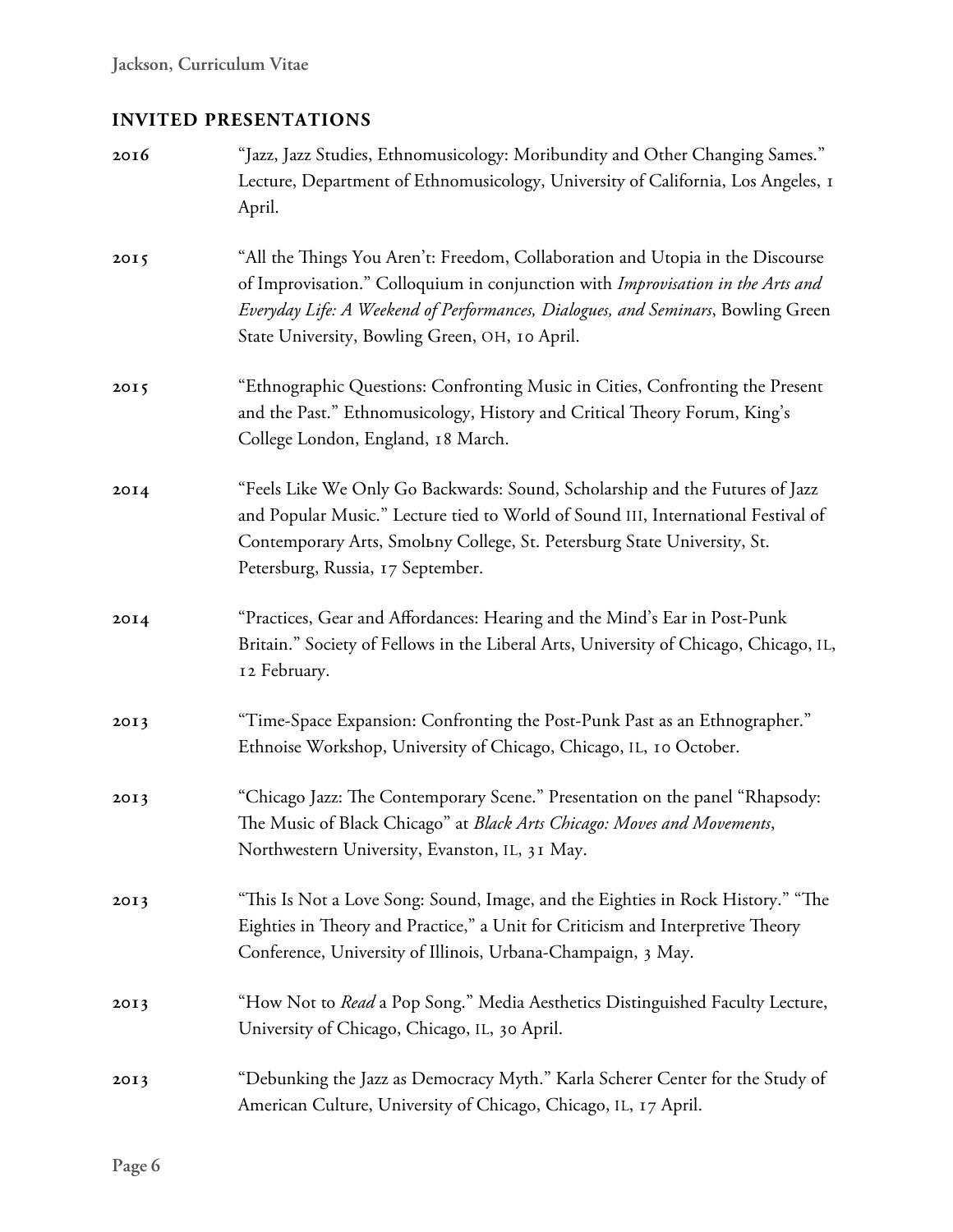| 2012 | "Beyond Playing the Changes: Jazz Strategies, Technologies and Experiments<br>Around and After 1948." After 1948: Realignments in Politics and Culture, 2011-<br>12 Andrew W. Mellon Foundation Sawyer Seminar at the Franke Institute for the<br>Humanities, University of Chicago, Chicago, IL, 27 April (read by Kaley R.<br>Mason). |
|------|-----------------------------------------------------------------------------------------------------------------------------------------------------------------------------------------------------------------------------------------------------------------------------------------------------------------------------------------|
| 2012 | "Birth   : Death Rebirth :   Death? Metaphors, Markets and the Future(s) of<br>Jazz." Music Department Guest Lecture Series, Yale University, New Haven, CT,<br>23 February.                                                                                                                                                            |
| 2012 | "Hearing Around Corners: Sound, Subjectivity and Agency in Ralph Ellison's<br>Writing." Midwest Faculty Seminar, Franke Institute for the Humanities,<br>University of Chicago, 20 January.                                                                                                                                             |
| 20II | "Capturing the Jazz Moment." Presentation for Tech•Knowledge, the 22nd<br>Chicago Humanities Festival, UIC Forum, Chicago, IL, 6 November.                                                                                                                                                                                              |
| 20II | "Sound Studies, Affordances and 'Post-Positivist Empiricism.'" Response to the<br>panel "Sounds of Response in the Age of Communicative Capitalism," meeting of<br>the American Studies Association, Baltimore, MD, 22 October.                                                                                                         |
| 20II | With Charles Newell of the Court Theatre: "Porgy and Bess: The History of an<br>American Symbol," Dusable Museum, Chicago, IL, 22 May.                                                                                                                                                                                                  |
| 20II | "Post-Punk Sound and Vision." Izaak Wirzup Lecture, University of Chicago, 9<br>May.                                                                                                                                                                                                                                                    |
| 2010 | 'Going Home: Hearing Empire In and Through Sonic Engagements." Paper<br>presented at the symposium Music, Race, Empire, Franke Institute for the<br>Humanities, University of Chicago, 21 April.                                                                                                                                        |
| 2010 | "You Can't Steal a Gift,' Or, Music as Property: Cultural, Intellectual and<br>Otherwise." Midwest Faculty Seminar, Franke Institute for the Humanities,<br>University of Chicago, 15 April.                                                                                                                                            |
| 2009 | "Disciplinary Cringe and Disciplinary Legitimacy, or the Ethnomusicologist's New<br>Clothes." Butler School of Music, University of Texas at Austin, 27 April.                                                                                                                                                                          |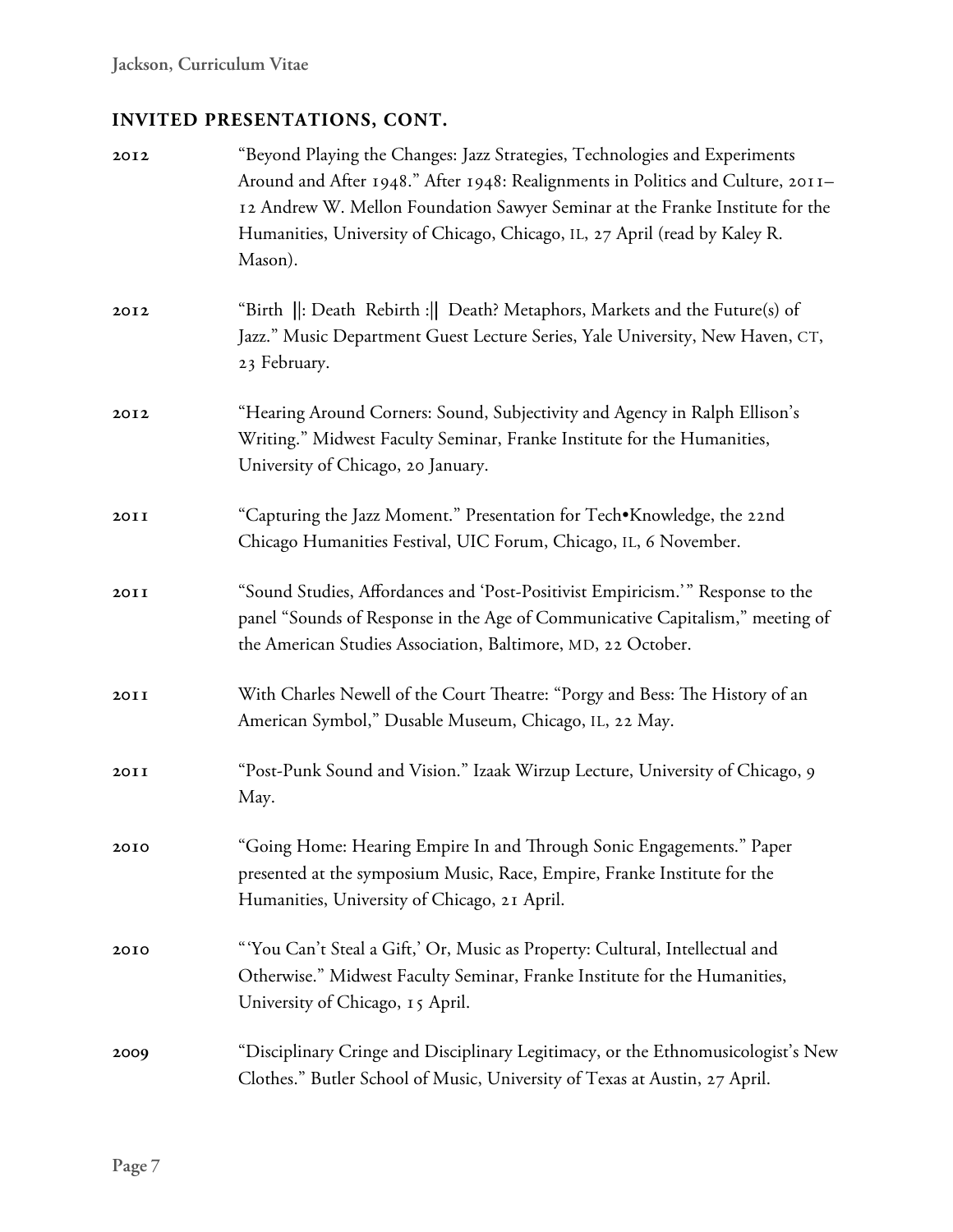| 2009 | "Ritual Frames and Spirituality: Understanding Jazz Musicians in Performance."<br>Harper Lecture for the University of Chicago Alumni Club of Dallas-Fort Worth,<br>23 April.                                                                                          |
|------|------------------------------------------------------------------------------------------------------------------------------------------------------------------------------------------------------------------------------------------------------------------------|
| 2008 | "The Mixed Legacy of Porgy and Bess." Pre-performance lectures for Porgy and Bess,<br>Lyric Opera of Chicago, Chicago, IL, 18 November-19 December.                                                                                                                    |
| 2008 | "The Black Eclectic  Revisited." Presented in conjunction with the exhibit<br>"Black Is, Black Ain't," Renaissance Society, Chicago, IL, 21 May.                                                                                                                       |
| 2008 | Respondent for "Hip-Hop a lo Cubano: The Past, Present and Future of a<br>Movement." Panel at Cultura Contra el Bloque: The Power, Politics, and Cultural<br>Production of Cuban Hip-Hop in a Globalized World, University of Illinois,<br>Urbana-Champaign, 27 April. |
| 2008 | "I Found That Essence Rare: Hearing and Seeing Post-Punk." Colloquium, School<br>of Music, University of Wisconsin, Madison, 25 April.                                                                                                                                 |
| 2008 | "At Home He's a Tourist: The Relevance and Challenges of Ethnography in the<br>21st Century." Willson Center for Humanities and Arts Distinguished Lecture,<br>University of Georgia, Athens, 27 March.                                                                |
| 2008 | Panelist. "The Poetics of Hip-Hop in the 21st Century: A Community Dialogue."<br>DePaul University, Chicago, IL, 5 March.                                                                                                                                              |
| 2008 | "The Blues Are What You Make of Them (And That Might Be a Problem)." Public<br>Lecture for Media Aesthetics, University of Chicago, Chicago, IL, 17 January.                                                                                                           |
| 2007 | "Scenes in the City: Space, Leisure and the Changing Fortunes of Jazz." 2007<br>Roberts Lecture, Grinnell College, Grinnell, IA, 5 April.                                                                                                                              |
| 2007 | "Moving Beyond Reflection: Thoughts on (African American) Music and Agency."<br>Presentation at the symposium Interrogating Ideas of Citizenship, Ethnicity,<br>Identity and Race, Gettysburg College, Gettysburg, PA, 30-31 March.                                    |
| 2004 | "What's Going On: Authorship, Accidents and the Concept Album." Colloquium,<br>Cornell University, Ithaca, NY, 25 October.                                                                                                                                             |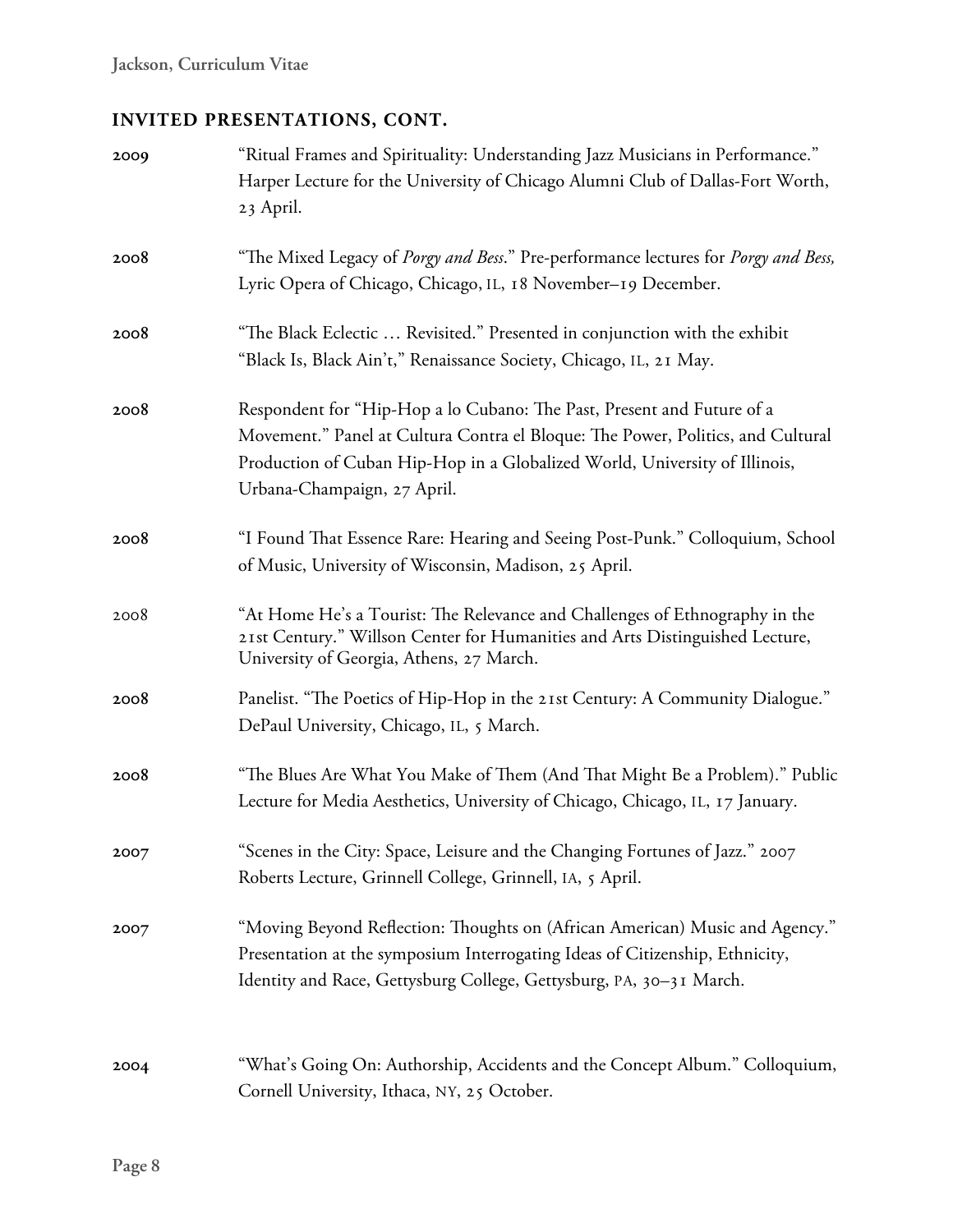| 2004 | "Out of This World: Jazz Improvisation, Optimal Experience and Stylistic<br>Change." Presentation at New Directions in the Study of Musical Improvsation:<br>An Interdisciplinary and Intercultural Conference, University of Illinois, Urbana-<br>Champaign, 1-4 April.                         |
|------|--------------------------------------------------------------------------------------------------------------------------------------------------------------------------------------------------------------------------------------------------------------------------------------------------|
| 2004 | "'All the Things You Are': The Changing Face(s) of Jazz Studies." Keynote address,<br>at Jazz Changes, University of Kansas, Lawrence, KS, 4 March.                                                                                                                                              |
| 2004 | "Multiple Reflections: Blues People as Blessing and Curse." Paper presented at Blues<br>People: 40 Years Later, Sarah Lawrence College, Bronxville, NY, 6-7 February.                                                                                                                            |
| 2003 | "Armstrong as Myth and Icon." Lecture, 3rd Annual Satchmo Summerfest, New<br>Orleans, LA, 3 August.                                                                                                                                                                                              |
| 2003 | "The Black Eclectic." Colloquium, Music Department, University of California,<br>Berkeley, 10 March.                                                                                                                                                                                             |
| 2003 | "Race, Culture and Tradition: Jazz as Cultural Property." Colloquium, Music<br>Department, University of Virginia, Charlottesville, VA, 25 February.                                                                                                                                             |
| 2002 | "In Search of the Lost Riddim: An Afro-Diasporic View of Jazz History." Multiple<br>Caribbeans: Performance, Displacement, Identities, an International Conference<br>sponsored by the Latin American, Caribbean, and Iberian Studies Program,<br>University of Wisconsin, Madison, 25-27 April. |
| 200I | "Diasporic Interactions: The Interconnections between Jazz and Afro-Caribbean<br>Musics." Joint Meeting of the Society for American Music and the Center for<br>Black Music Research, Port of Spain, Trinidad, 24–27 May.                                                                        |
| 2000 | "Oscar Peterson's Influence on Modern Jazz Piano Playing." Society for American<br>Music Tribute to Oscar Peterson, Toronto, Canada, 2 November.                                                                                                                                                 |
| 2000 | "Scenes and Aesthetics: Writing the History of Now." Presentation in Jazz<br>Seminar, Prof. Chris Washburne, Columbia University, New York, NY, 27<br>September.                                                                                                                                 |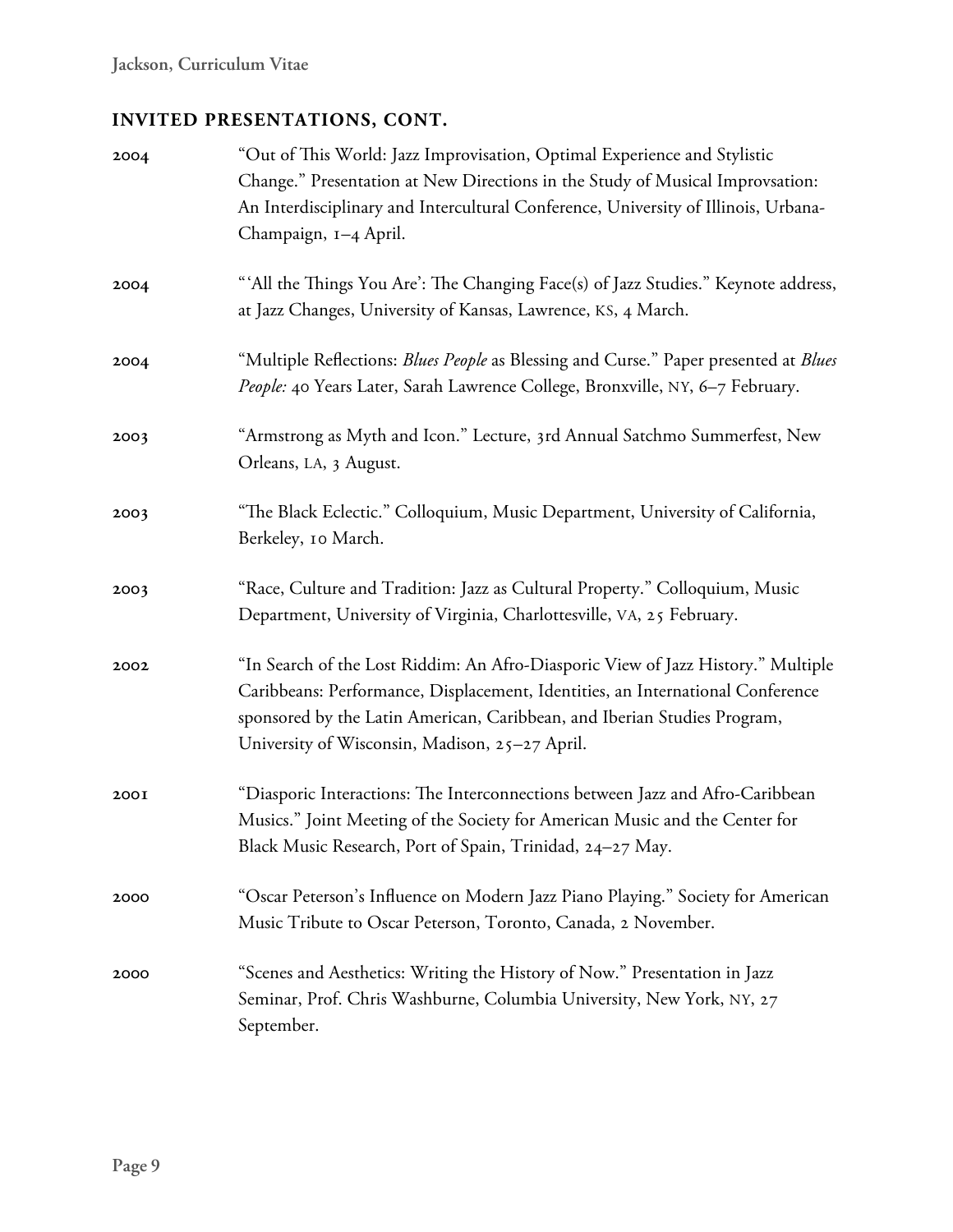| 2000 | "From the Woodshed to Melodic Minors: The Impact of Jazz Education on<br>Musical Development." Newport Jazz Festival Symposium, Salve Regina<br>University, Newport, RI, 9-10 August.                                                     |
|------|-------------------------------------------------------------------------------------------------------------------------------------------------------------------------------------------------------------------------------------------|
| 2000 | "In the Tradition: Race, Culture, History and Memory in 1990s Jazz."<br>Colloquium, Music Department, University of Chicago, Chicago, IL, 26 May.                                                                                         |
| 2000 | "'What Is This Tradition Basied On?': Baraka, Murray, McCall and Jazz/Poetry<br>Collaboration." Rhythm-a-ning: A Symposium on Jazz, Columbia University, New<br>York, NY, 5-7 May.                                                        |
| 1999 | "Ellington Abroad: The Politics and Musicality of Black Worldliness." Joint lecture<br>with Penny von Eschen (Department of History, University of Michigan). Center<br>for Jazz Studies, Columbia University, New York, NY, 30 November. |
| 1999 | "Tourist Point of View: Ellington's Musical Souvenirs." Duke Ellington Society,<br>New York Chapter, 40th Anniversary Celebration, New York, NY, 13 November.                                                                             |
| 1999 | "Tourist Point of View: Ellington's Musical Souvenirs." Duke Ellington: The First<br>100 Years, Symposium at Jazz em Agosto, sponsored by the Calouste Gulbenkian<br>Foundation, Lisbon, Portugal, 29-30 July.                            |
| 1999 | "Flavor, Flow and Repetition: The Aesthetics of Hip-Hop." Center for Black<br>Music Research, Columbia College, Chicago, IL, 26 April.                                                                                                    |
| 1998 | "Ready to Receive: An Ethnographic View of Jazz and Spirituality." Washington<br>University Music Department Fall Lecture Series (co-sponsored by African<br>American Studies), St. Louis, MO, 3 December.                                |
| 1998 | "Spooning Good, Singing Gum: Notes on the Meanings of Rock." MELOS<br>Colloquium, Institute for the Humanities, University of Michigan, Ann Arbor, 17<br>November.                                                                        |
| 1998 | "Wynton Marsalis: The Fiddler's Tale." Pre-concert lecture for the University<br>Musical Society, University of Michigan, Ann Arbor, 24 April.                                                                                            |
| 1998 | "The Blues Aesthetic, Jazz and Spirituality." Presentation to the Jazz Study Group,<br>Columbia University, New York, NY, 7 March.                                                                                                        |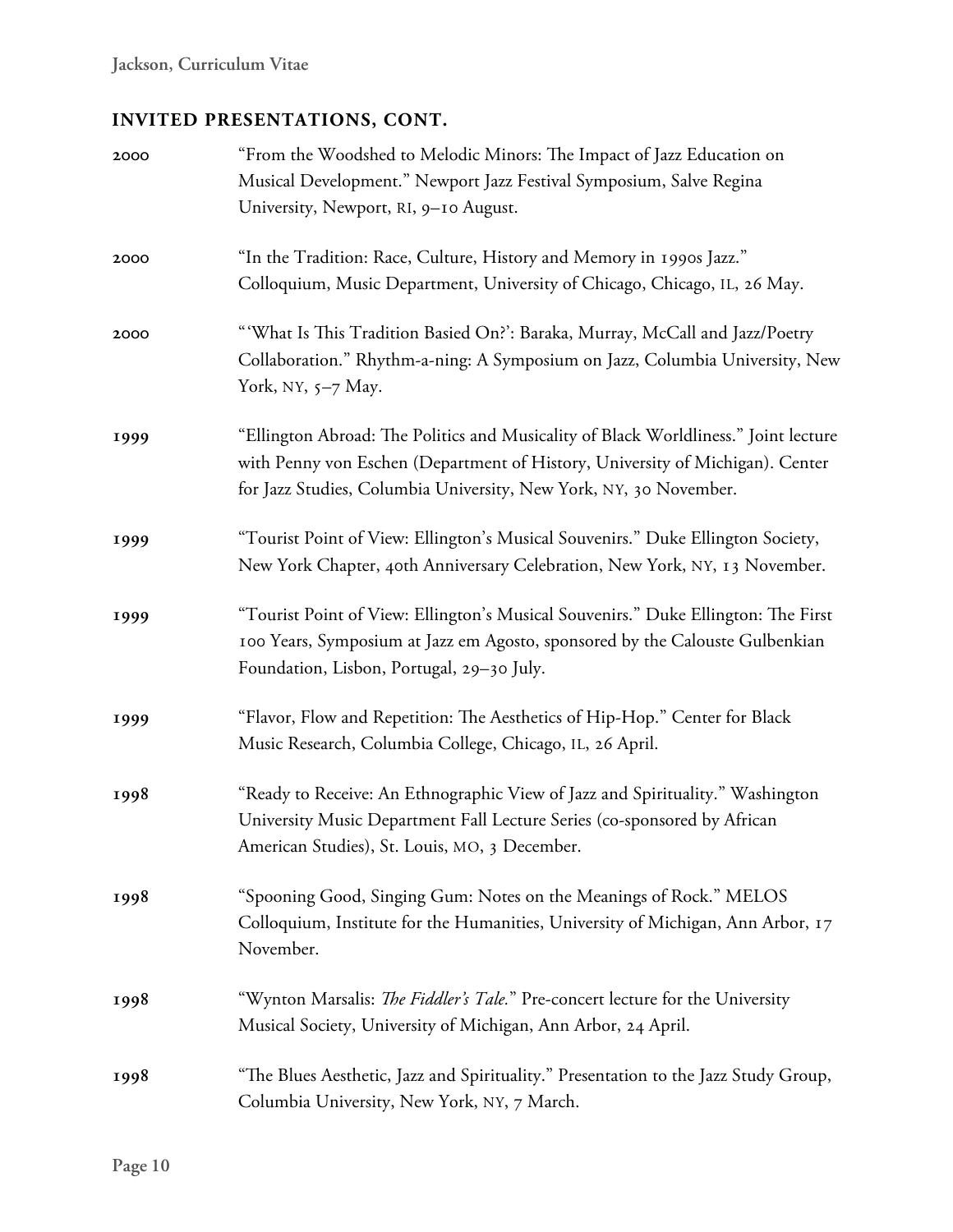| 1998 | Panelist, "Mellon Minority Undergraduate Research Program Alumni." Mellon<br>Fellowship Coordinator's Meeting, Andrew W. Mellon Foundation, New York,<br>NY, 16 April.                                                                                     |
|------|------------------------------------------------------------------------------------------------------------------------------------------------------------------------------------------------------------------------------------------------------------|
| 1997 | "Black Music in the Harlem Renaissance." Presentation to LINKS, sponsored by<br>the University Musical Society in conjunction with The Harlem Nutcracker,<br>Borders Books and Music, Ann Arbor, MI, 4 December.                                           |
| 1997 | "In the Studio and in the Digital Realm: Enlarging the Concept of the Composer<br>in African American Music." Presentation at Symposium on the Composer in<br>African American Musical Traditions, University of Michigan, Ann Arbor, MI, 25<br>September. |
| 1997 | "There's No Separation': Pathways, Practices, and the African Americanness of<br>Jazz." Colloquium, Music Department, Columbia University, New York, NY, 31<br>March.                                                                                      |
| 1997 | "'Bringing Something to the Music': Levels of Interaction in Jazz Performance."<br>Colloquium, School of Music, University of Michigan, Ann Arbor, 24 March.                                                                                               |
| 1996 | "Different Ways of Saying Something: Searching for Meaning in Jazz<br>Performance." Presentation at the Columbia University Music Department<br>Centennial Celebration, New York, NY, 18 October.                                                          |

#### **OTHER PRESENTATIONS**

| 2015 | "Breadth, Depth, Respect and Zero-Sum Thinking." Paper presented on the AMS<br>Graduate Education Committee panel "What Must a Musicologist Know? Form<br>and Content of the Musicology Ph.D. Curriculum" at the annual meeting of the<br>American Musicological Society, Louisville, KY, 13 November. |
|------|--------------------------------------------------------------------------------------------------------------------------------------------------------------------------------------------------------------------------------------------------------------------------------------------------------|
| 2012 | "The Highest British Attention to  Detail': Post-Punk Sound and Vision and<br>the Meaning of Englishness." Paper presented on the panel "Popular Music" at the<br>19th Congress of the International Musicological Society, Rome, Italy, 1–7 July.                                                     |
| 2012 | Panel Discussion Participant. "Liner Notes" at Gil Scott-Heron: Passages, Interludes,<br>Subtext, Understanding. Experimental Station, Chicago, IL, 8 June.                                                                                                                                            |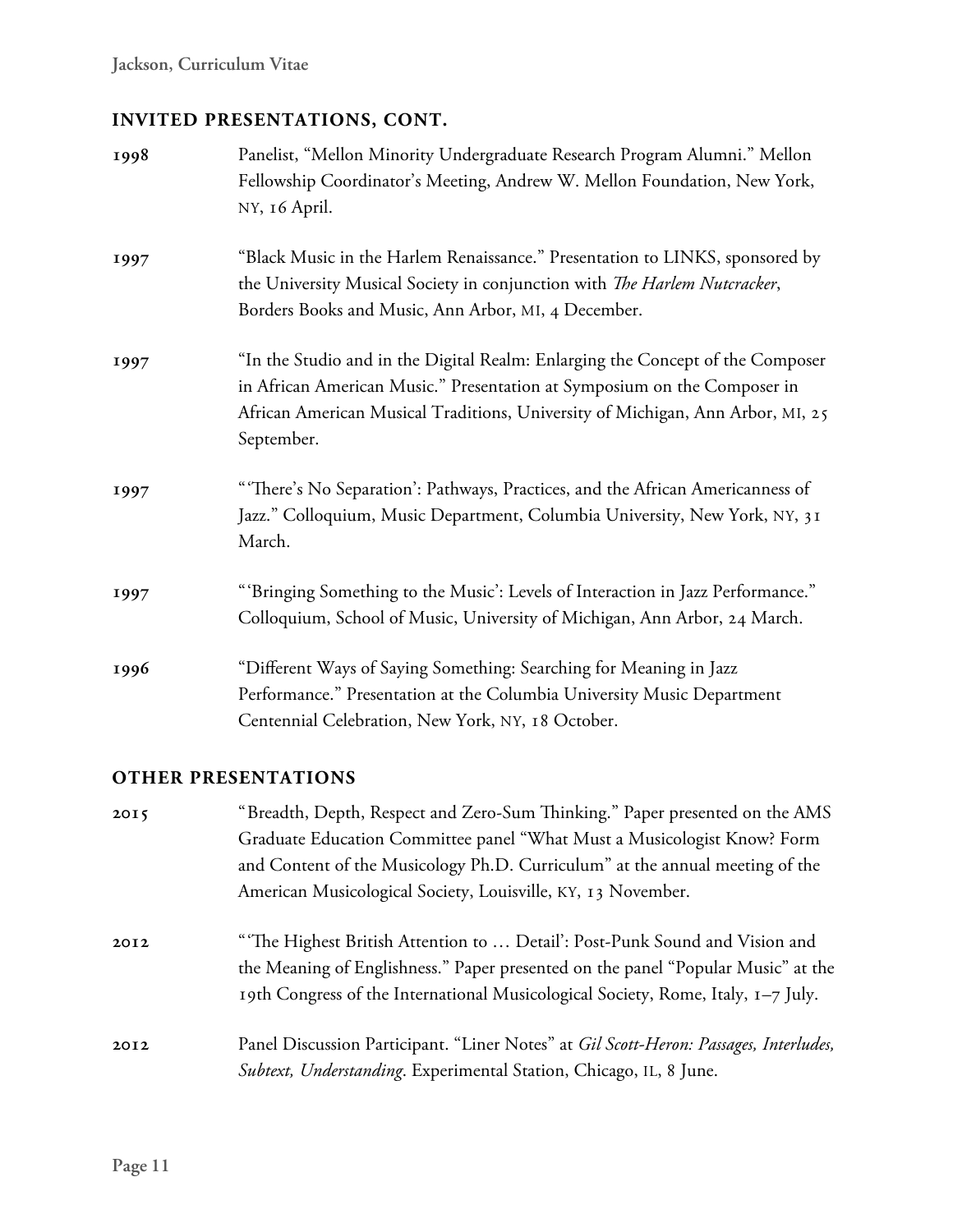## **OTHER PRESENTATIONS, CONT.**

| 20II | "African American Music and Musicians in Paris." Presentation for Woodlawn<br>Charter School students, University of Chicago, 6 April.                                                                                                                 |
|------|--------------------------------------------------------------------------------------------------------------------------------------------------------------------------------------------------------------------------------------------------------|
| 2008 | "Post-Punk Sound and Vision: Empire, Pastiche and Primitivism." Paper presented<br>on the panel "Kill Them with Love: Punk and Performance, Race and Gender" at<br>the meeting of the American Studies Association, Albuquerque, NM, 16-19<br>October. |
| 2004 | "'Honking on One Note': The Texas Tenor Sound and Its Challenge to Jazz<br>Discourse." Joint meeting of the Society for American Music and the Association<br>for Recorded Sound Collections, Cleveland, OH, 10-14 March.                              |
| 2002 | "Blending Jazz and Afro-Caribbean Musics." Presentation with Lawrence<br>McClellan (Berklee School of Music, Boston, Massachusetts), National Association<br>of Music Educators Biennial, Nashville, TN, 10-13 April.                                  |
| 2000 | "In the Tradition: Race, Culture, History and Memory in 1990s Jazz." Paper<br>presented at the meeting of the Society for Ethnomusicology, Toronto, Canada, 2-<br>5 November.                                                                          |
| 1999 | "Big City to Small Town, Student to Faculty, Dissertation to Book: The<br>Experiences and Transitions of a Recent Ph.D." SSRC-Mellon Summer<br>Conference, Brown University, Providence, RI, 24-27 July.                                               |
| 1997 | "The 'Blues Aesthetic' and the Jazz Performance Ritual: Jazz as Equipment for<br>Living." Paper presented at the meeting of the Society for Ethnomusicology,<br>Pittsburgh, PA, 23-26 October.                                                         |
| 1997 | "'What Are You Gonna Do With That?': Jazz, Fieldwork, and the Ethics of<br>Knowing." Paper presented at the SSRC-Mellon Summer Conference, Hampton<br>University, Hampton, VA, 26-29 June.                                                             |
| 1996 | "The History of and Issues Relating to Women in Jazz Performance." Presentation<br>to the Jazz Study Group, Columbia University Institute for Research in African-<br>American Studies, New York, NY, 24 February.                                     |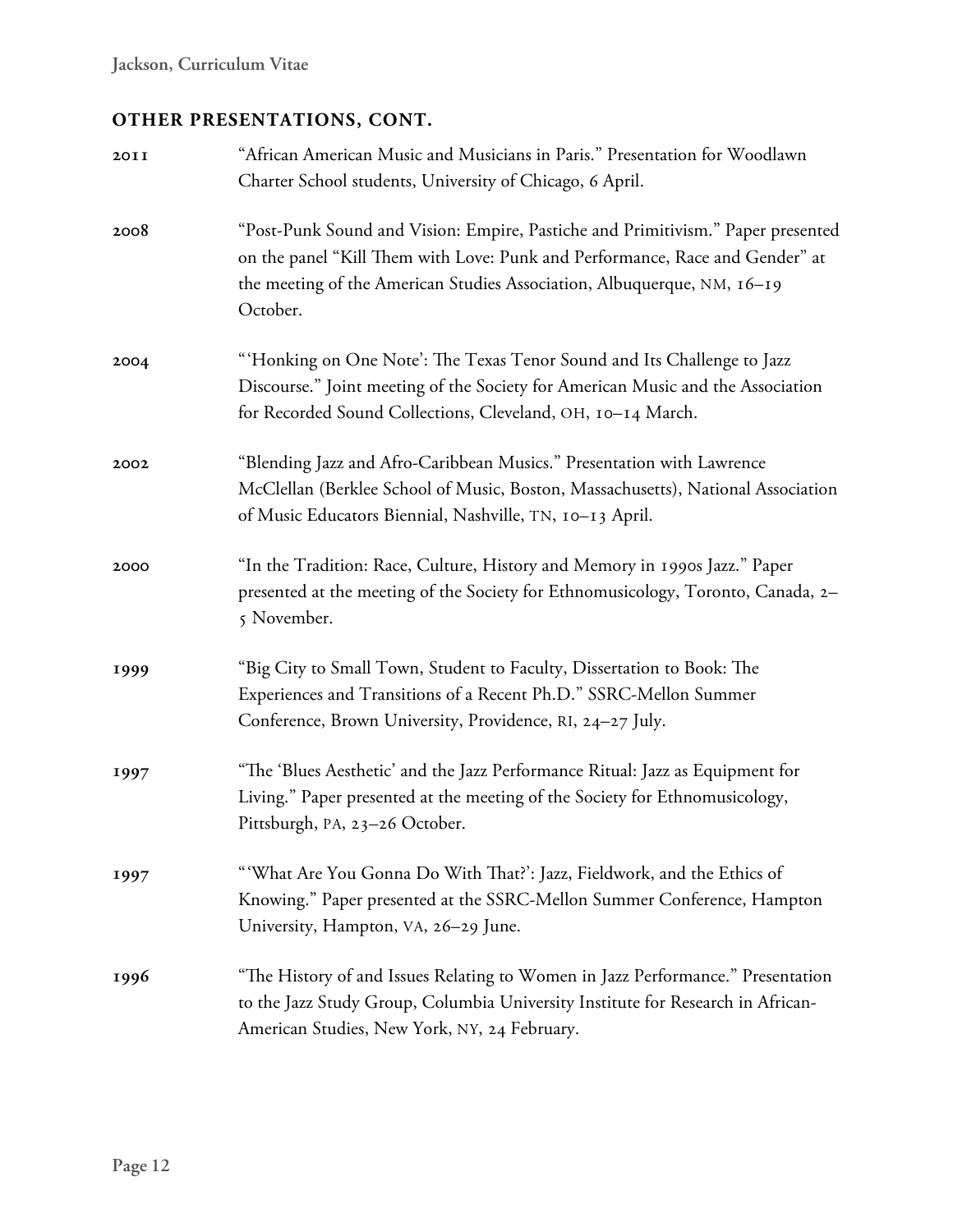## **OTHER PRESENTATIONS, CONT.**

| 1995 | "Takin' It to Another Level': Creating Flow in Jazz Performance." Paper presented<br>at the meeting of the Society for Ethnomusicology, Los Angeles, CA, 19-22<br>October.                                                                                                                 |
|------|--------------------------------------------------------------------------------------------------------------------------------------------------------------------------------------------------------------------------------------------------------------------------------------------|
| 1993 | "Veterans and Young Lions: The Role of Age in the Formation and Development<br>of Small Jazz Groups." Paper presented at the Seventh International Meeting of the<br>International Association for the Study of Popular Music, University of the Pacific,<br>Stockton, CA, $11 - 15$ July. |
| 1993 | "Where's Your Girl?: African American Women and the Ritual of Jazz<br>Performance." Paper presented at Feminist Theory and Music II: A Continuing<br>Discussion, Eastman School of Music, University of Rochester, Rochester, NY, 17-<br>20 June.                                          |
| 1993 | "Transmission and Regeneration: Generational Interaction in Jazz Performance."<br>Paper presented at the meeting of the Middle Atlantic Chapter of the Society for<br>Ethnomusicology, Washington, DC, 23-25 April.                                                                        |
| 1992 | "Communication, Interaction, and the Group Concept: A Study of Performed<br>Jazz." Paper presented at the United States meeting of the International Association<br>for the Study of Popular Music, University of North Texas, Denton, 2-4 October.                                        |

### **PUBLIC INTERVIEWS**

| 2015 | Billy Childs. Pre-Concert Interview. Reva and David Logan Center for the Arts,<br>University of Chicago, Chicago, IL. 5 November.      |
|------|----------------------------------------------------------------------------------------------------------------------------------------|
| 2012 | Stefon Harris. Pre-Concert Chat (SFJAZZ Ensemble), Mandel Hall, University of<br>Chicago, Chicago, IL. 19 October.                     |
| 2008 | Daniel Bernard Roumain (as part of the ArtSpeaks series). Mandel Hall, University<br>of Chicago, Chicago, IL. I February.              |
| 2007 | Uri Caine (as part of the ArtSpeaks series). Mandel Hall, University of Chicago,<br>Chicago, IL. 30 January.                           |
| 2006 | Chris Potter (as part of the ArtsTalk series). Franke Institute for the Humanities,<br>University of Chicago, Chicago, IL. 3 February. |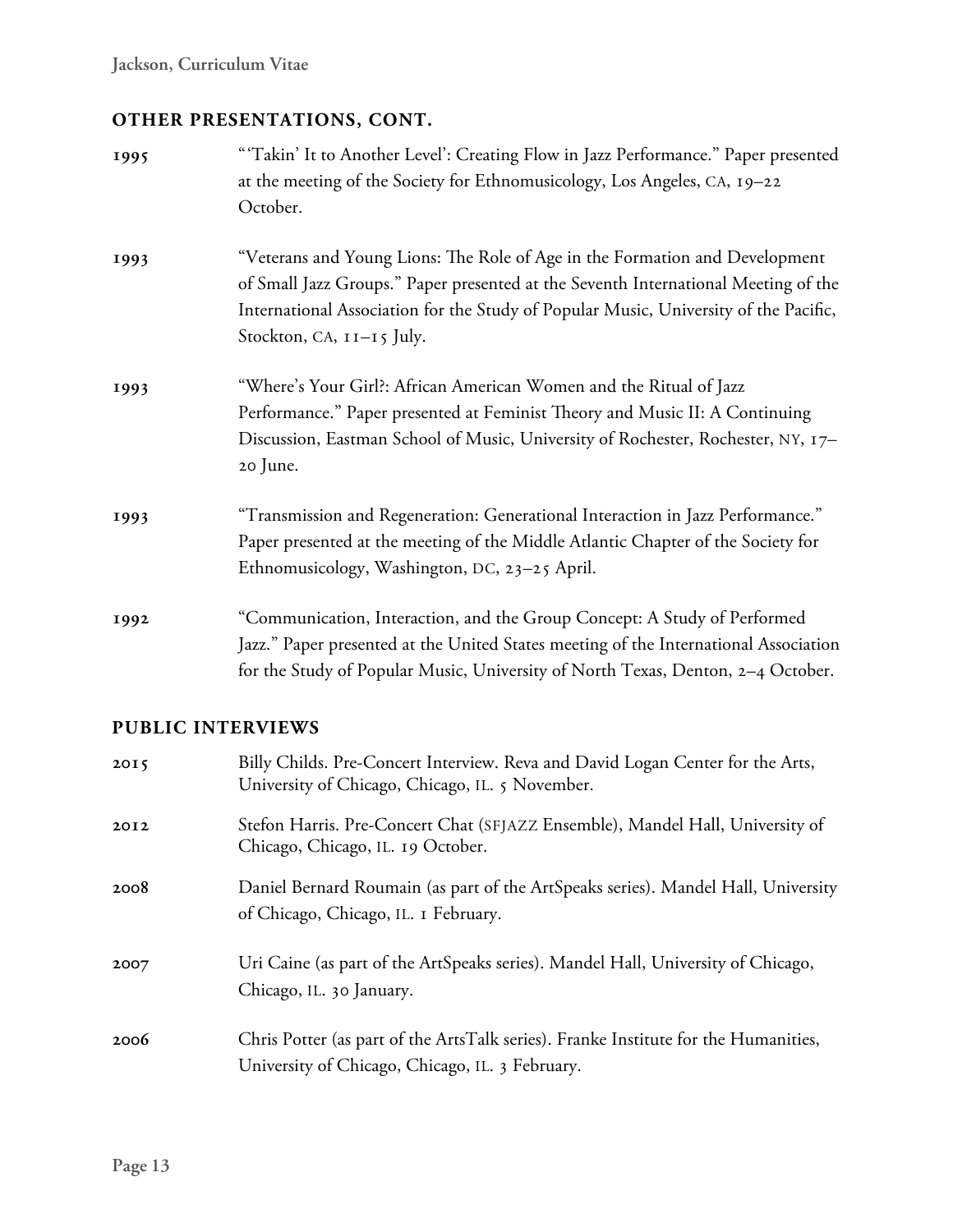# **PUBLIC INTERVIEWS, CONT.**

| 2005 | Patricia Barber. Gleacher Center, University of Chicago, Chicago, IL. 2 March. |
|------|--------------------------------------------------------------------------------|
| 2004 | Jodie Christian, Ari Brown and Harrison Bankhead. Hot House, Chicago, IL. 7    |
|      | lune.                                                                          |

|             | <b>Boards</b>                                                                                                                                     |
|-------------|---------------------------------------------------------------------------------------------------------------------------------------------------|
| $20I4 -$    | Member, Editorial Board. American Popular Music, University of Massachusetts<br>Press series. Rachel Rubin and Jeffrey Melnick, series editors.   |
| $20I4 -$    | Member, Editorial Board. International Jazz Archives Journal.                                                                                     |
| $2008 -$    | Member, Editorial Board. Tracking Pop, University of Michigan Press Rock and<br>Pop series. Lori Burns, Jon Covach and Albin Zak, series editors. |
| $2008 - 10$ | Member, Editorial Board. Journal of the Society for American Music.                                                                               |
| $2007 - 10$ | Member, Editorial Board. Journal of the American Musicological Society.                                                                           |
| $2007 - 09$ | Member, Executive Board. Afro-Latin@ Institute of Chicago, Chicago, IL.                                                                           |
| $2006 -$    | Member, Editorial Board, Radical Musicology (Journal).                                                                                            |
| $2005 -$    | Member, Editorial Board, Jazz Perspectives (Journal).                                                                                             |
| $2002 -$    | Member, Editorial Board. Jazz Perspectives, University of Michigan Press Jazz<br>Series. John F. Szwed and Eric C. Porter, series editors.        |
| $2013 - 14$ | University of Chicago<br>Fellowships and Awards Committee, Center for the Study of Race, Politics and<br>Culture.                                 |
| $2013 - 14$ | Director of Entrance and Placement (Admissions), Music Department.                                                                                |
| $2012 - 14$ | Curriculum Committee, Music Department.                                                                                                           |
| $2012 - 13$ | Practicum Committee, Music Department.                                                                                                            |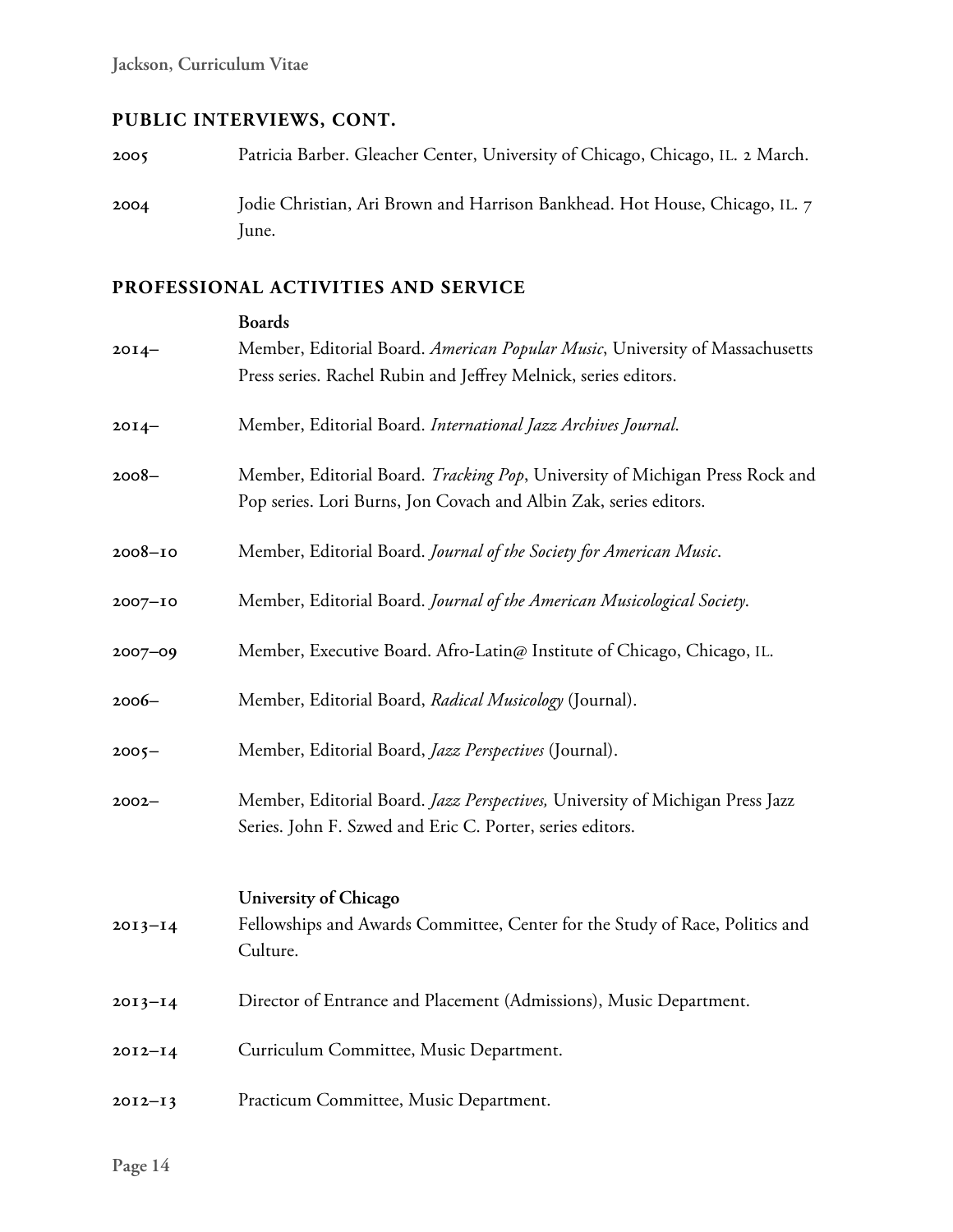|             | University of Chicago, Cont.<br>2012 (Autumn) Practicum Coordinator Search Committee, Music Department. |
|-------------|---------------------------------------------------------------------------------------------------------|
| 2011-12     | Executive Director for University of Chicago Presents Search Committee.                                 |
| 2011-12     | Chair, Postdoctoral Lecturer in Ethnomusicology Search Committee, Music<br>Department.                  |
| $2011 - 12$ | Music Theory Lecturer Search Committee, Music Department.                                               |
| 2011-12     | Entrance and Placement (Admissions) Committee, Music Department.                                        |
| $2011 - 13$ | Provost's Career Enhancement Postdoctoral Scholarship Selection Committee.                              |
| $2011 - 13$ | Community Engagement Committee, Center for the Study of Race, Politics, and<br>Culture.                 |
|             | 2011 (Autumn) Practicum Committee, Music Department.                                                    |
| $2011 - 14$ | Member. College Disciplinary Committee.                                                                 |
| $2010 - 11$ | Provost's Career Enhancement Postdoctoral Scholarship Selection Committee.                              |
| $20II-$     | Court Theatre Faculty Advisory Council.                                                                 |
| 20II        | Center for the Study of Race, Politics and Culture Director Search Committee.                           |
| $20I0 - I4$ | Executive Committee Member, Center for the Study of Race, Politics and Culture.                         |
| $2010 - 13$ | Member. All University Disciplinary Committee.                                                          |
| $2009 -$    | Senior Fellow. Society of Fellows in the Liberal Arts.                                                  |
| $2008 - 09$ | Member, Committee of the Council of the University Senate.                                              |
| $2008 - 09$ | Council of the University Senate.                                                                       |
| $2008 - 09$ | Director of Entrance and Placement (Admissions), Music Department.                                      |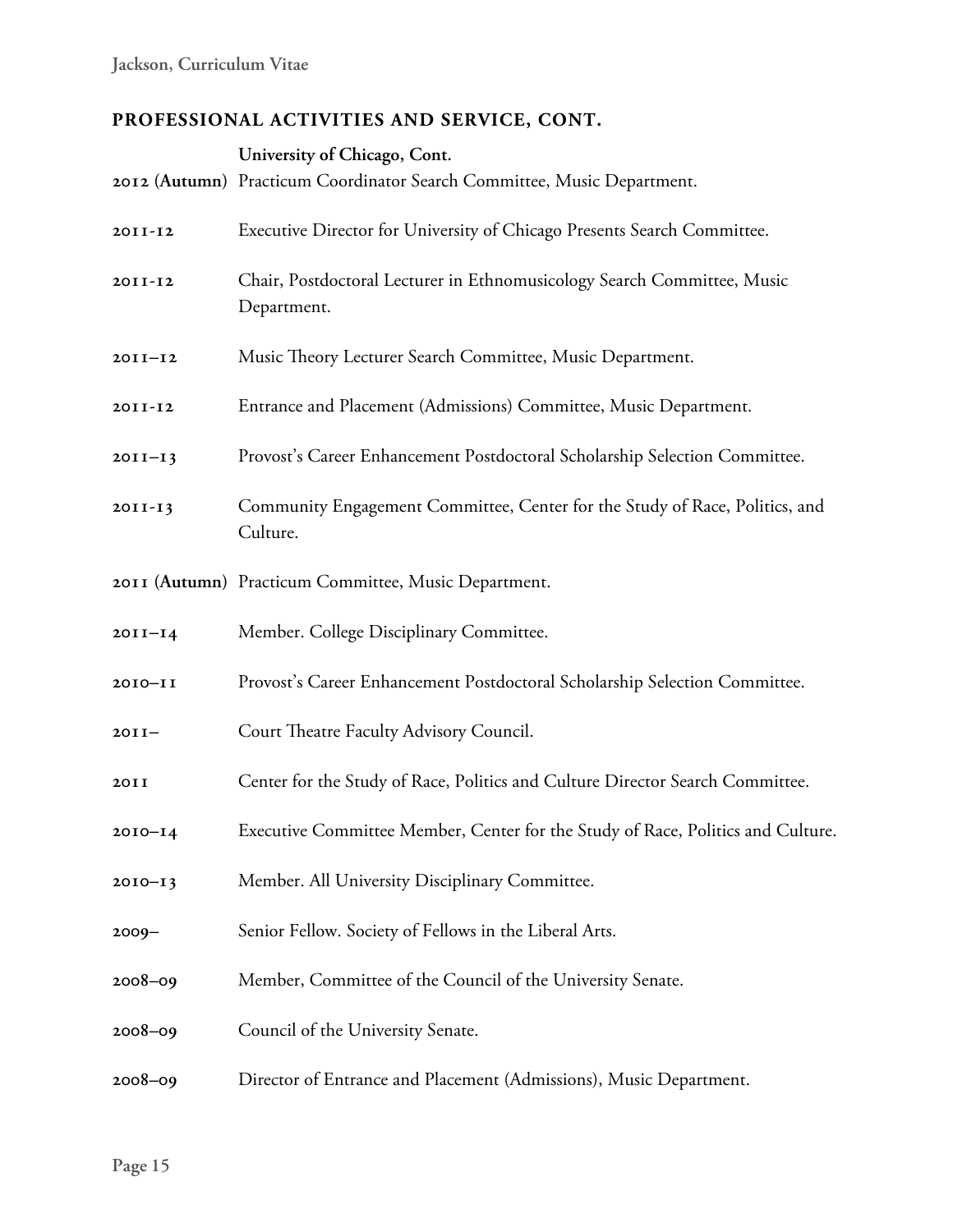| $2008 -$      | University of Chicago, Cont.<br>Member, Faculty Advisory Board, Karla Scherer Center for the Study of American<br>Culture. |
|---------------|----------------------------------------------------------------------------------------------------------------------------|
| $2007 - 13$   | Member, Council on Advanced Studies.                                                                                       |
| $2006 - 09$   | Member, College Council.                                                                                                   |
| $2006-$       | Faculty Coordinator, Mellon Mays Undergraduate Fellowship Program.                                                         |
| $2006-$       | Member, Civic Knowledge Project Faculty Advisory Committee.                                                                |
| $2006 - 07$   | Director of Graduate Studies, Department of Music.                                                                         |
| $2005$ (Fall) | Acting Director of Graduate Studies, Department of Music.                                                                  |
| $2004 - 07$   | Member, Arts Planning Council.                                                                                             |
| $2004 - 05$   | Director of Graduate Student Development, Department of Music.                                                             |
| $2004 - 05$   | Chair, Graduate Teaching Committee, Department of Music.                                                                   |
| $2015 -$      | Society for Ethnomusicology<br>First Vice-President.                                                                       |
| $20I4-$       | Liaison to the American Musicological Society.                                                                             |
| 20I4          | Member, Alan Merriam Prize Committee (awarded to one distinguished English-<br>language monograph per year).               |
| 2006-07       | Member, Program Committee, 52nd Annual Meeting of the Society for<br>Ethnomusicology, Columbus, OH, 24-28 October.         |
| $2005 - 07$   | Chair, Society for Ethnomusicology Council.                                                                                |
| $2004 - 05$   | Member, Society for Ethnomusicology Council.                                                                               |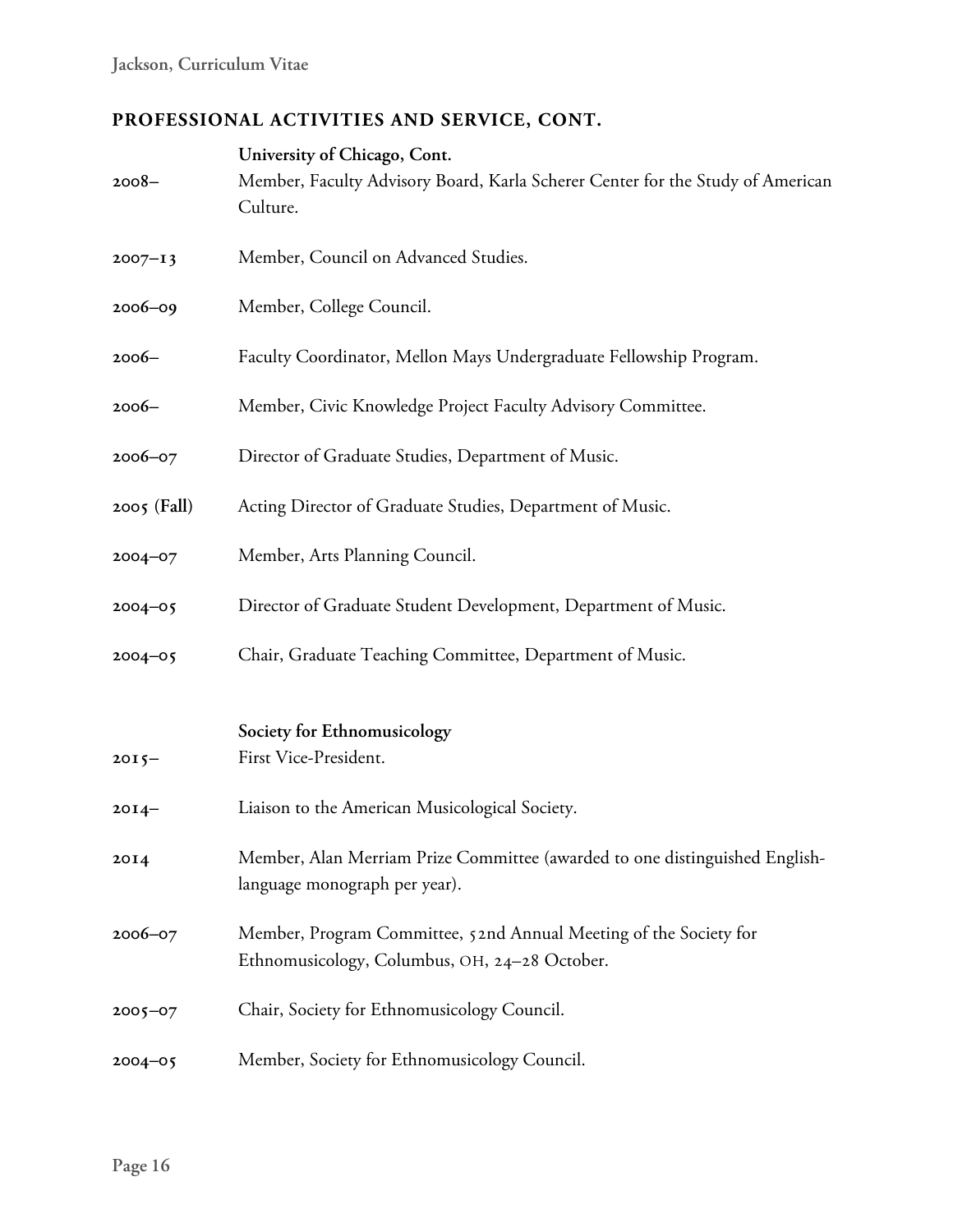|             | Society for Ethnomusicology, Cont.                                                                                                                           |
|-------------|--------------------------------------------------------------------------------------------------------------------------------------------------------------|
| $2001 - 03$ | Participant, Research and Pedagogy Team, EVIA (Ethnomusicological Video for<br>Instruction and Analysis) Digital Archive. University of Michigan and Indiana |
|             | University. Lester P. Monts and Ruth Stone, project coordinators.                                                                                            |
| $200I - 02$ | Member, Program Committee, 47th Annual Meeting of the Society for<br>Ethnomusicology, Estes Park, CO, 23-27 October.                                         |
| 200I        | Events Coordinator, Local Arrangements Committee, 46th Annual Meeting of the<br>Society for Ethnomusicology, Detroit, MI, 25-28 October.                     |
|             | <b>Review Panels</b>                                                                                                                                         |
| $2013 - 16$ | Screener, Mellon/American Council of Learned Societies Dissertation Completion<br>Fellowship competition.                                                    |
| $2012 - 14$ | Ford Foundation Fellowships, National Research Council, Irvine, CA.                                                                                          |
| 20II        | Ford Foundation Fellowships, National Research Council, Washington, DC.                                                                                      |
| $2010 - 12$ | Screener, 2011 International Dissertation Field Research Grant competitions<br>(Social Science Research Council).                                            |
| 2002        | Panelist, NEH Fellowships and Summer Stipends, Panel E: Music, Washington,<br>$DC, 24$ July.                                                                 |
| $2002 - 04$ | Screener, 2003 International Dissertation Field Research Grant competition (Social<br>Science Research Council).                                             |
| 200I        | Panelist, NEH Fellowships and Summer Stipends, Panel E: Music and Dance,<br>Washington, DC, 18 July.                                                         |
| 2000        | Panelist, NEH Fellowships and Summer Stipends, Panel F: Music and Dance,<br>Washington, DC, 21 July.                                                         |
|             | <b>Sessions Chaired</b>                                                                                                                                      |
| 2013        | "Songs Travel: Recordings and Repertory," 58th Annual Meeting of the Society for<br>Ethnomusicology, Indianapolis, IN, 14-17 November.                       |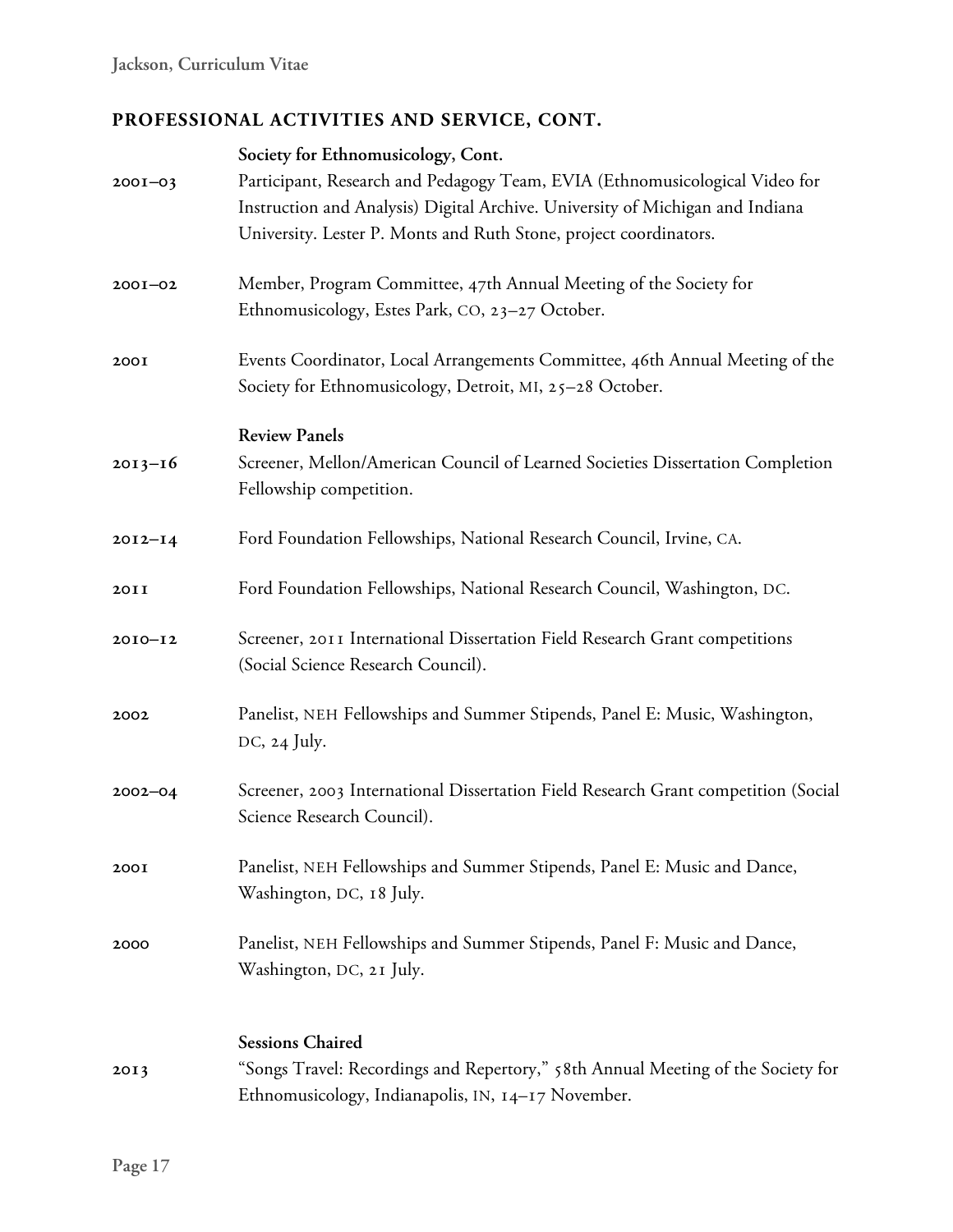| 2012 | Sessions Chaired, Cont.<br>"Addressing Issues through Analysis," 57th Annual Meeting of the Society for<br>Ethnomusicology, New Orleans, LA, 1-4 November.                                                           |
|------|----------------------------------------------------------------------------------------------------------------------------------------------------------------------------------------------------------------------|
| 20II | "Imperial Sounds of the Contemporary." Music, Race, Empire Conference.<br>University of Wisconsin, Madison. 28-30 April.                                                                                             |
| 2007 | "Musical Ontologies (2),"5 2nd Annual Meeting of the Society for<br>Ethnomusicology, Columbus, OH, 24-28 October.                                                                                                    |
| 2007 | "African Legacy in Latin/o America: Race, Nation and Heritage in Text,"27th<br>International Congress of the Latin American Studies Association, Montréal,<br>Canada, 5-8 September.                                 |
| 2005 | "Center, Symbol, Site: Reexamining Downtown," 104th Annual Meeting of the<br>American Anthropological Association, Washington, DC, 30 November-<br>4 December.                                                       |
| 200I | "Jazz, Religion, and Culture Theory." 46th Annual Meeting of the Society for<br>Ethnomusicology, Detroit, MI, 25-28 October.                                                                                         |
| 200I | "American Contemporaries." Joint meeting of the Society for American Music and<br>the Center for Black Music Research, Port of Spain, Trinidad, 24-27 May.                                                           |
| 2000 | "Black & White/Folk & Commercial: Music and Cultural Politics." Joint session<br>of the International Association for the Study of Popular Music and the Society for<br>American Music, Toronto, Canada, 4 November. |
| 2000 | "Ethnic Musics and the Politics of Memory." American Studies Association Annual<br>Meeting, Detroit, MI, 14 October.                                                                                                 |
| 1998 | "Music, Theatre and the Performing Arts." Annual Conference of Ford Fellows,<br>Irvine, CA, 16 October.                                                                                                              |
| 1998 | "Popular Music." Meeting of the Sonneck Society for American Music, Kansas<br>City, MO, 20 February.                                                                                                                 |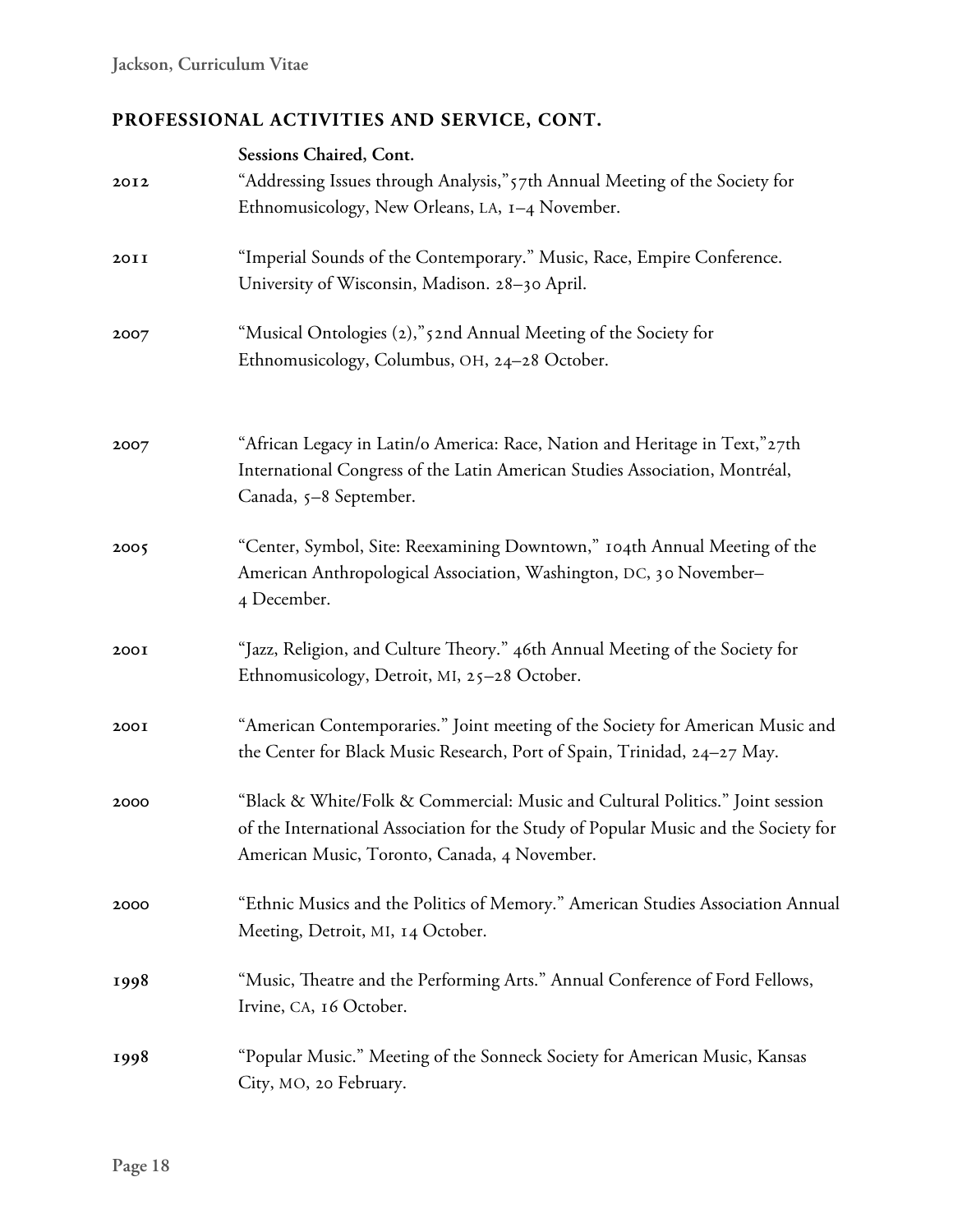| $2001 - 03$ | University of Michigan<br>Advisor to Undergraduate Musicology Majors, College of Literature, Science, and |
|-------------|-----------------------------------------------------------------------------------------------------------|
|             | the Arts.                                                                                                 |
| $200I - 02$ | Member, Executive Committee, Program in American Culture, College of<br>Literature, Science and the Arts. |
| $200I - 02$ | Member, Faculty Senate.                                                                                   |
| 200I        | Member, Ad-Hoc Committee on the African American Music Collection. Lester P.<br>Monts, Chair.             |
| 2000        | Member, Search Committee, One-year leave replacement, Department of<br>Musicology, School of Music.       |
| 1999-2001   | Alternate, Faculty Senate.                                                                                |
| 1998-2003   | Faculty Associate, Program in American Culture, College of Literature, Science and<br>the Arts.           |
| 1998-2003   | Member, Graduate Admissions Committee. Department of Musicology, School of<br>Music.                      |
| 1998        | Member, Search committee. One-year leave replacement, Musicology Department.<br>School of Music.          |
| 1998        | Member, Search committee. Archivist for the African American Music Collection.                            |
| 1997-2000   | Advisor to Music Concentrators. College of Literature, Science and the Arts.                              |
| 2012        | Other<br>Popular Music Section Article Prize Committee, Society for Ethnomusicology.                      |
| 2006        | Irving Lowens Memorial Article Prize Committee, Society for American Music.                               |